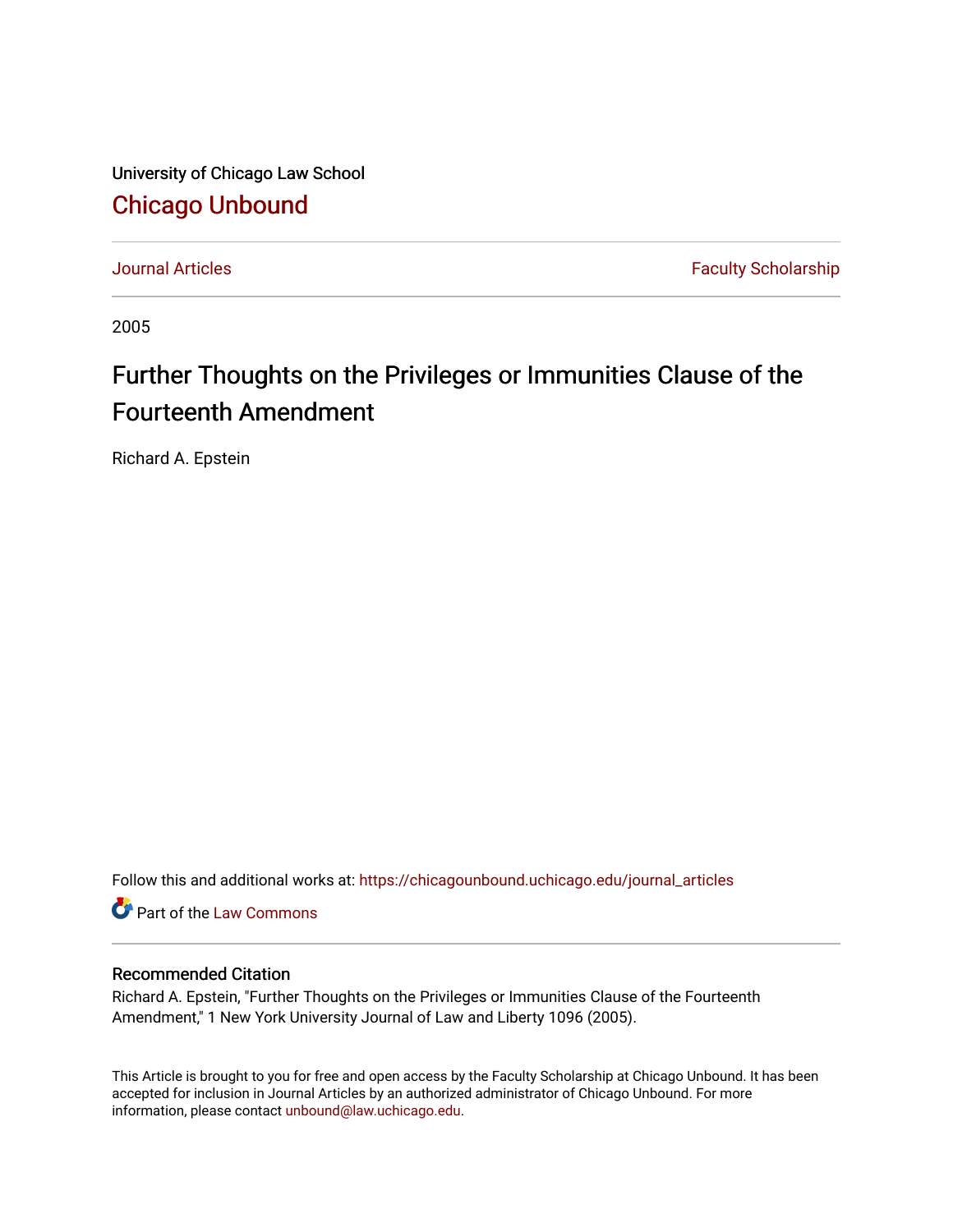

## **NYU JOURNAL OF LAw & LIBERTY**

# **FURTHER THOUGHTS ON THE PRIVILEGES OR IMMUNITIES CLAUSE OF THE FOURTEENTH AMENDMENT**

## **Richard A. Epstein\***

**All** persons born or naturalized in the United States, and subject to the jurisdiction thereof, are citizens of the United States and of the State wherein they reside. No State shall make or enforce any law- which shall abridge the privileges or immunities of citizens of the United States; nor shall any State deprive any person of life, liberty, or property, without due process of law; nor deny to any person within its jurisdiction the equal protection of the laws.'

In a previous issue of the **N.Y.U.** Journal of Law **&** Liberty, 2 **1** offered an interpretation of the Supreme Court's decision in the *Slaughter-House Cases3* that both strengthened and weakened a defense of the Supreme Court's decision in *Lochner v. New York.4 Lochner's* momentous decision struck down, **by** a 5-to4 vote, a statute that imposed a maximum ten hour work day on certain types of bakers. **My** argument, in a nutshell, was that a careful reading of Section **1** of the Fourteenth Amendment exhibited a two-tier structure in the creation of new rights against the state. That structure gave a systematic advantage to citizens over noncitizens. That point is widely overlooked, even though citizenship still resonates today as an im-

<sup>\*</sup> James Parker Hall Distinguished Service Professor of Law, The University of Chicago; Peter and Kirsten Bedford Senior Fellow, The Hoover Institution. **I** would like to thank Daniel Hulsebosch and William Nelson for their assistance in providing me with information that allowed me to expand my own views, and to the participants at workshops at the New York University Law School, the University of Chicago Law School, and the University of Maryland Law School, for holding my feet to the fire and encouraging me to mend my intellectual ways. Rachel Kovner, Stanford Law School, **2006,** provided her usual stellar research assistance. **All** errors are, of course, **my** own responsibility. **1U.S. CONST.** amend. XIV, § **1.**

<sup>2</sup> Richard **A.** Epstein, *Of Citizens and Persons: Reconstructing the Privileges or Immunities Clause of the Fourteenth Amendment,* **1 N.Y.U. J.L. &** LIBERTY 334 **(2005)** [hereinafter Epstein, *Citizens and Persons].*

**<sup>3</sup>83 U.S. 36 (1872).** For a short critique of the decision, see **DAVID** P. CURRIE, THE CONSTITUTION **IN** THE **SUPREME** COURT: THE FIRST **HUNDRED** YEARS, **1789-1888,** at 342-51 **(1985).** For another examination, see WILLIAM **E. NELSON,** THE FOURTEENTH **AMENDMENT 155-64 (1988).**

<sup>4</sup> **198 U.S.** 45 **(1905).**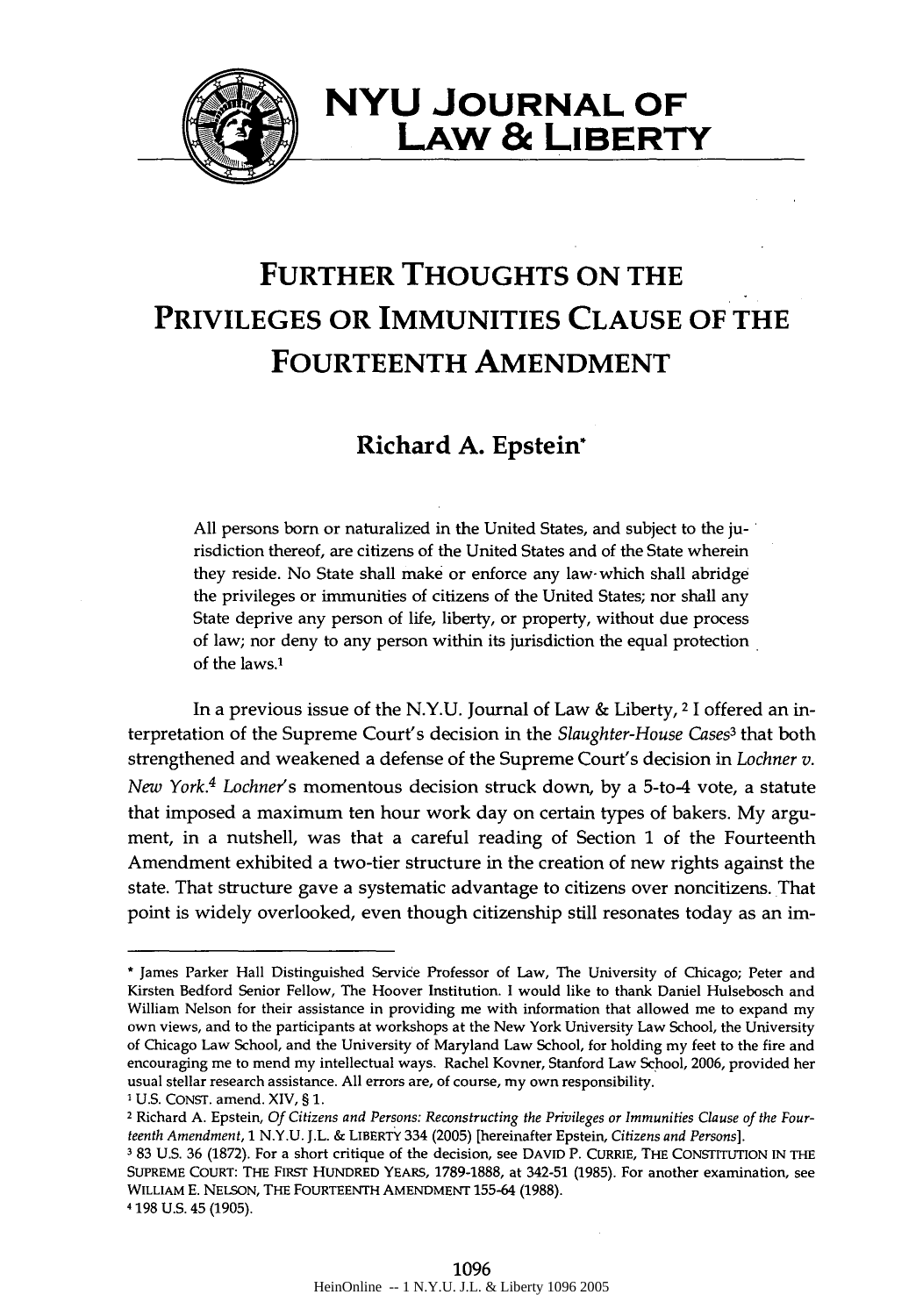portant category, as is evident in the endless predicament of aliens with major legal difficulties, and with the huge public debates over immigration policy more generally. Citizenship is a big deal today, especially for people in the United States that don't have it, or, after naturalization, are at risk of losing it. Right now some scholars boldly suggest that children of illegal aliens should not count as citizens, despite the long established practice to the contrary.5 Remember also that the process of immigration and naturalization remains within the exclusive power of the United States under Article I, Section 8, clause 4.6 It would be odd if citizenship status did not confer some advantage over non-citizens who, after all, can only reside in the United States with the consent of our national government.

The key question is how to cash out the value of that distinction, which in my view demands that the Privileges or Immunities Clause confer rights that are far greater than those found in either the Due Process or Equal Protection Clauses of the Fourteenth Amendment. The Privileges or Immunities Clause of the Fourteenth Amendment offers deep protection against state action to a narrow class of individuals, namely those who enjoyed the status of citizenship, as defined in the first sentence of Section 1. That protection, as relevant to *Lochner,* includes the right to contract freely on matters of employment, except on those matters that fell within the scope of the police power. The police power, in turn, included regulations protecting health and safety, but not restrictions that could be fairly characterized as either paternalist or protectionist. By the same token, since citizens were offered the stronger class of rights referred to as Privileges and Immunities, the Due Process and Equal Protection clauses, both of which extended to all persons (including aliens), necessarily embodied a narrower, baseline set of rights. This baseline covered arbitrary seizure of the person or of property, but did not create the extensive framework of substantive rights for which the clauses are routinely invoked today.

The upshot of this two-tiered scheme was that *Lochner* supplied a defensible, indeed correct, result in dealing with citizens, but that aliens were, as it were, second-class citizens under the key provisions of Section 1. In addition, the limited nature of the Due Process and Equal Protection Clauses makes it unlikely that either could support more comprehensive limitations on state power. A fortiori, it is unlikely that either was meant to play a large role in dictating how the states should allocate physical or human resources. If that observation is correct, then several of the most momentous decisions under these clauses, most notably *Brown v. Board of Education7* and *Roe v. Wade,8* lack sufficient constitutional warrant. Nor does the Privileges or Immunities Clause lend support to either of these decisions,

**<sup>5</sup>** Editorial, *Birthright Citizenship,* WASH. **TIMES,** Nov. **13,2005,** *available at*

http://www.washingtontimes.com/op-ed/20051112-100517-7537r.htm.

**<sup>6</sup>** "The Congress shall have Power... To establish an uniform Rule of Naturalization **.. " U.S. CONST.** art. **I,** § **8** cl. **1,** 4.

**<sup>7</sup>** 347 **U.S.** 483 (1954).

**<sup>8</sup>** 410 **U.S. 113 (1973).**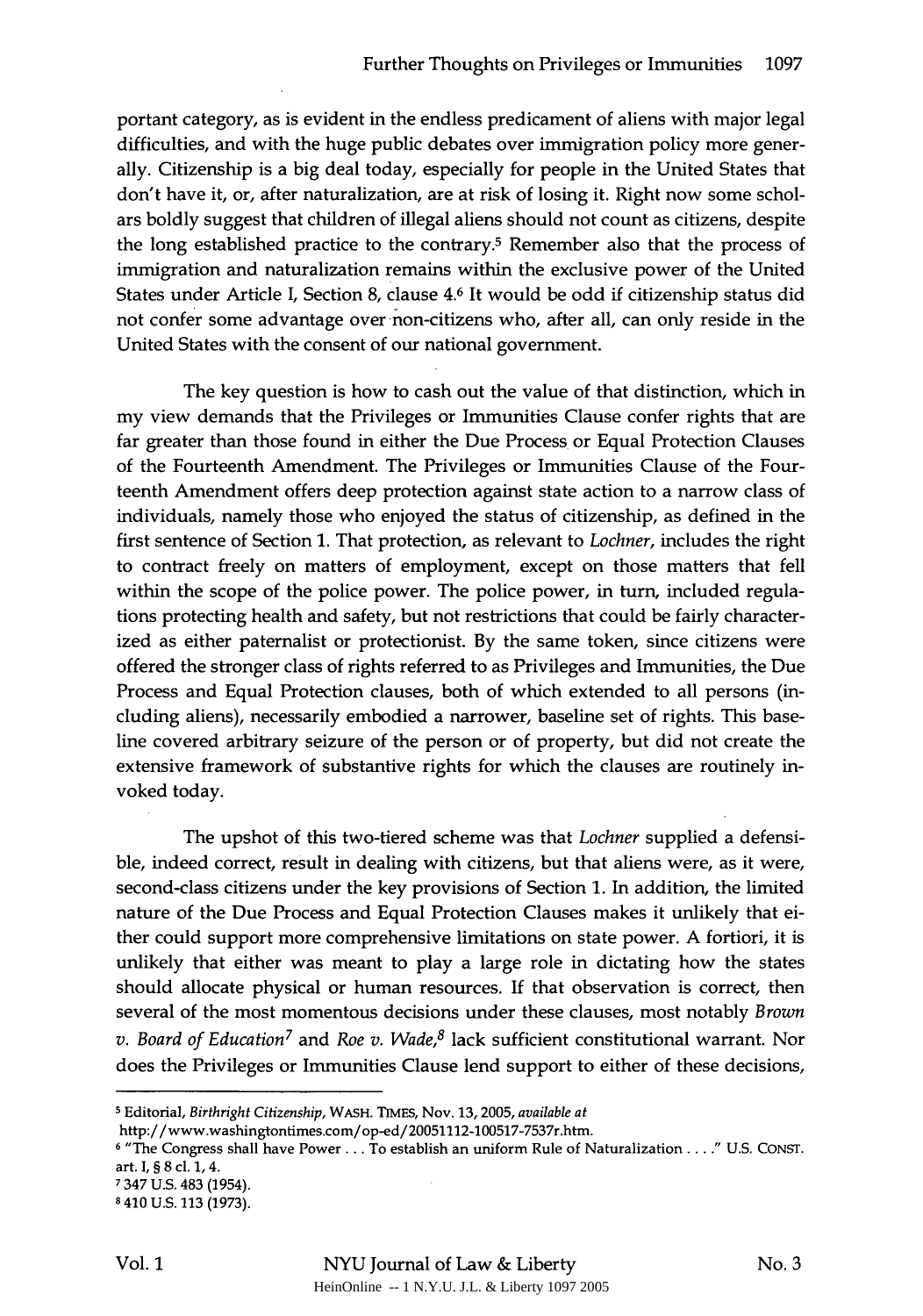given the understanding of the phrase "privileges and immunities" that can be gleaned from earlier source materials such as *Corfield v. Coryell9* or the Articles of Confederation. 10 Given these structural points, I asked, how might constitutional law have developed had the *Slaughter-House* cases been differently-and correctly- decided? Notwithstanding the legal arguments above, my own conclusion, reached with evident mixed emotions, was that the strong universalist tendencies of natural law theory would in fact have led courts, especially in the case of *Brown,* to ignore the important structural features of the Fourteenth Amendment and to strike down segregation.<sup>11</sup> How other Fourteenth Amendment claims would have been treated is always subject to speculation.

In working out my views of the Privileges or Immunities Clause, I had the benefit of three provocative workshops held at the University of Chicago, N.Y.U., and the University of Maryland, and I had revised my paper to reflect the comments and criticisms that were made on those occasions. Unfortunately, the NYU Journal of Law & Liberty had already spirited an earlier version of the paper off to the printers while these revisions were being prepared, so none of them were included in the original published version. I am grateful that the Journal has granted me this reprieve so that I can add a few additional thoughts reflecting the passioniate criticisms voiced at the workshops to my earlier treatment of the topic. In Part I, I shall comment briefly on the use of historical materials to explicate the role of the Privilege or Immunities Clause, in part by putting it in perspective with the Thirteenth and Fifteenth Amendments. In part II, I shall trace out some further implications of the Clause for more modern discussions.

## I. The Historical Background of the Privileges **or** Immunities Clause

One great irony of the historical and legal debates over the construction of the Privileges or Immunities Clause is that no one with any familiarity of the case thinks that Justice Miller's majority decision in the *Slaughter-House Cases* caught the meaning of the Clause. Deeply concerned about the whip hand that the Privileges or Immunities Clause would give the federal government over the activities of the state, Miller read the clause to protect only the rights that ordinary individuals had in their capacity as citizens of the United States, such as the right to petition the national government, but not any of the ordinary common law rights relating to the protection of property and contract.<sup>12</sup> In the eyes of virtually all historians, there is little doubt that *Slaughter-House* is wrong. "No one who sat in Congress or in the state legislatures that dealt with the Fourteenth Amendment doubted that section one was designed to put to rest any doubt about the power of the federal government to protect basic common law rights of property and contract."<sup>13</sup> The debates

**<sup>9</sup>** 6 F. Cas. 546 (C.C.E.D. Pa. 1823) (No. 3,230).

**<sup>10</sup>** Articles of Confederation, Art. IV (1781).

**<sup>11</sup>** Epstein, *Citizens and Persons, supra* note 2, at 351-54.

**<sup>12</sup>**83 U.S. at 74.

**<sup>13</sup>** NELSON, *supra* note 3, at 163.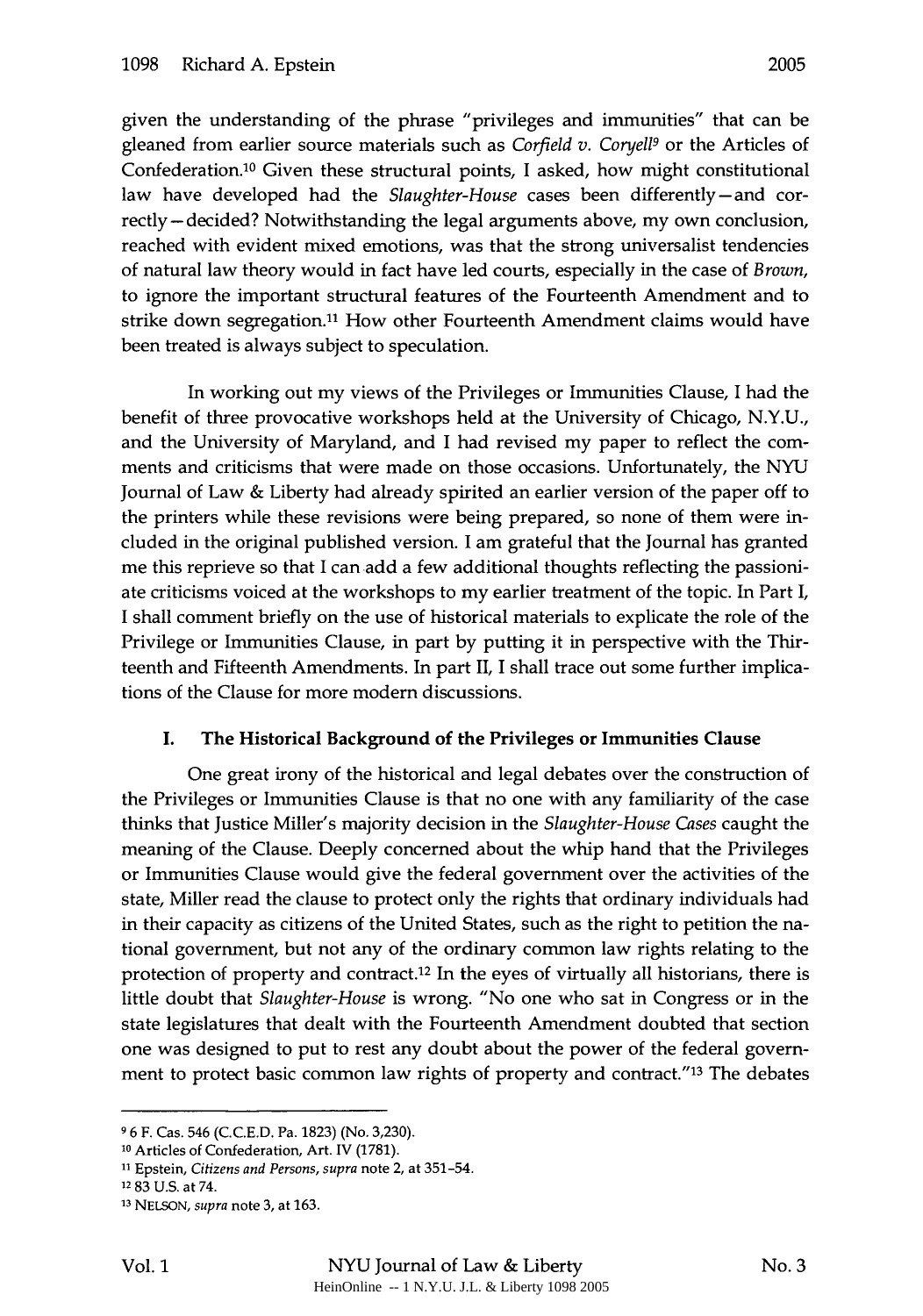over the scope of the Privileges or Immunities Clause swirled around the question of whether it provided substantive protection to these common law rights, or only guaranteed that if the rights were supplied to some (i.e. white) citizens, then they had to be supplied to all. I read the Clause as providing for direct substantive protection. William Nelson takes this point of view, and thus sides with Justice Field's *Slaughter-House* dissent: "His [Field's] stated concern with providing equal protection for the fundamental rights of all citizens was consistent with the concerns of the amendment's proponents, while his limitation of section one only to cases involving unequal state action in reference to those fundamental rights minimized federal intrusion into state affairs, as the proponents of the amendment had striven to do."<sup>14</sup> In one of the great constitutional ironies, Justice Miller's decision rejected *both* these plausible renditions in favor of a reading that shattered a great constitutional pillar in a single blow. Miller's bolt from the blue offers a sober realization of how difficult it is to predict the historical path of any key constitutional provision on the strength of its basic understandings.

The larger question that this dispute over privileges and immunities raises is this: how should historical materials extrinsic to the constitutional text be used to interpret that text? The historians who commented on my paper varied from skeptical to apoplectic about my studied indifference to the historical sources on which they customarily rely to make sense of some difficult constitutional text. I tookand continue to take, after the onslaught-the view that these sources should have at most a very narrow use in constitutional interpretation, one limited chiefly to learning the meaning of terms (like Privileges or Immunities) in light of common usage of the time. The task here is only to find common usage, and on that matter the debates supply some information that is no better or worse than that which comes from other sources. The careful, strategic positions staked out in the congressional debates should not be allowed to contradict the text once the basic meaning of the terms has been established. Thus, lawyers can look to any source to see whether the phrase "privileges or immunities" generally conveyed a meaning that included access rights to common pool resources - the very meaning denied in *Corfield.* But it is not persuasive to quote legions of individuals who insisted for their own purposes that the Privileges or Immunities Clause was a nondiscrimination provision for citizens within the same state, when the text (especially when read in opposition to parallel "privileges and immunities" language in Article IV) can only be read as a substantive guarantee. Outside evidence, in other words, can be used to explain uncertain terms, but not to contradict them.

The fatal vice of the historian's favored technique of intensive on the ground investigation is that it supplies *too much* information that often points in all directions at the same time. The effort to sort through these materials has the unfor-

*<sup>14</sup> Id.* at 164. David P. Currie reaches the same conclusion in CURRIE, *supra* note 3, at 347-48 (arguing that the purpose of the clause was to provide a constitutional basis for the Civil Rights Act of 1866, ch. 31, sec. 1, 14 Stat. 27, 27 (codified as amended at 42 U.S.C. §§ 1981, 1982 (2005))).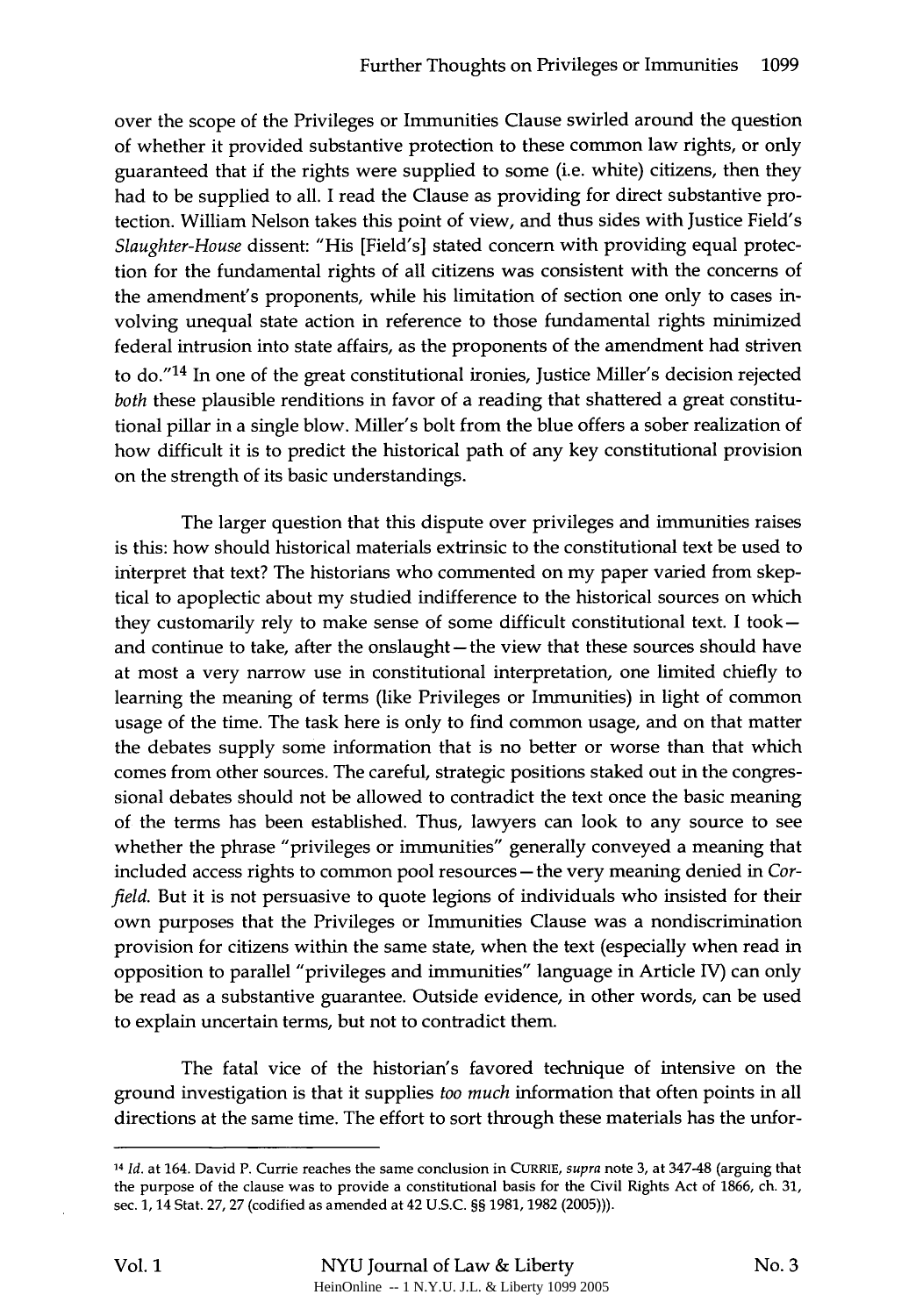tunate consequence of leading lawyers and historians to slight the text, particularly the placement and structure of language. Of course, these historical materials are certainly indispensable in understanding the political cross-currents in any major constitutional struggle, of which Reconstruction is surely one. But for the legal job of deciding cases no lawyer or judge should be allowed, let alone required, to wander into a vast wilderness from which there is no escape. These multiple background understandings should not be allowed to plunge the interpretation of the Privileges or Immunities Clause, or indeed the rest of the Fourteenth Amendment, into hopeless darkness. These collateral records are a form of parol evidence, which however useful for understanding the political crosscurrents of the time, should never be allowed to *contradict* the written text, which is what the nondiscrimination view of privileges or immunities does.

As I argued in the first paper, we should use only two tools from our kit. The first consists of historical records **-** dictionaries, current examples **-** used to get a handle on standardized terms. Article IV of the Articles of Confederation is one such text, but it too has antecedents. Thus, the earliest references to privileges and immunities go back at least to early colonial charters, such as the Virginia Charter of 1606: "all .. .Persons being our Subjects, which shall dwell and inhabit within any or any of the said several Colonies and Plantations shall **HAVE** and enjoy all Liberties, Franchises, and Immunities **...** as if they had been abiding and born, within this our Realm of *England .... "<sup>1</sup> <sup>5</sup>*The terminology is not quite the same, but the family resemblance is evident to the Privileges or Immunities Clause, and it helps explain why the Clause's curious omission of the term liberty should not be regarded as decisive in figuring out what the entire phrase means. Its "as if" language skirts that question, as all nondiscrimination provisions do, by saying whatever rights they have in England, they have in the colonies **-a** clever way to induce people to take the hazardous journey across the seas in the first place. We can of course argue over the fine points of interpretation, but this Charter has one advantage that the debates cannot match. No one can say that the words were inserted into the record in order to influence the terms of the political compromise.

The second relevant tool consists of the background principles of interpretation of the natural law tradition, which explains how to incorporate exceptions into a basic theory. The first principle is an anti-circumvention strategy. A constitution that is drafted to limit the abuses of government will not be met with legislative or executive indifference. Public officials will seek to go to the line, and perhaps behind it. The anti-circumvention principle, similar to that used in tax law, *expands* the clause's protections to situations closely enough related to those undoubtedly covered by the text. The second interpretive principle recognizes that no

**<sup>15</sup>** Virginia Charter of **1606,** *reprinted in* 7 THE FEDERAL **AND STATE CONSTITUTIONS, COLONIAL** CHARTERS, **AND** OTHER ORGANIC LAWS OF THE **STATES,** TERRITORIES, **AND** COLONIES Now OR HERETOFORE FORMING THE **UNITED STATES** OF AMERICA 3784 (Francis Newton Thorpe ed., **1909). My** thanks to Daniel Hulsebosch for pointing out this and similar sources.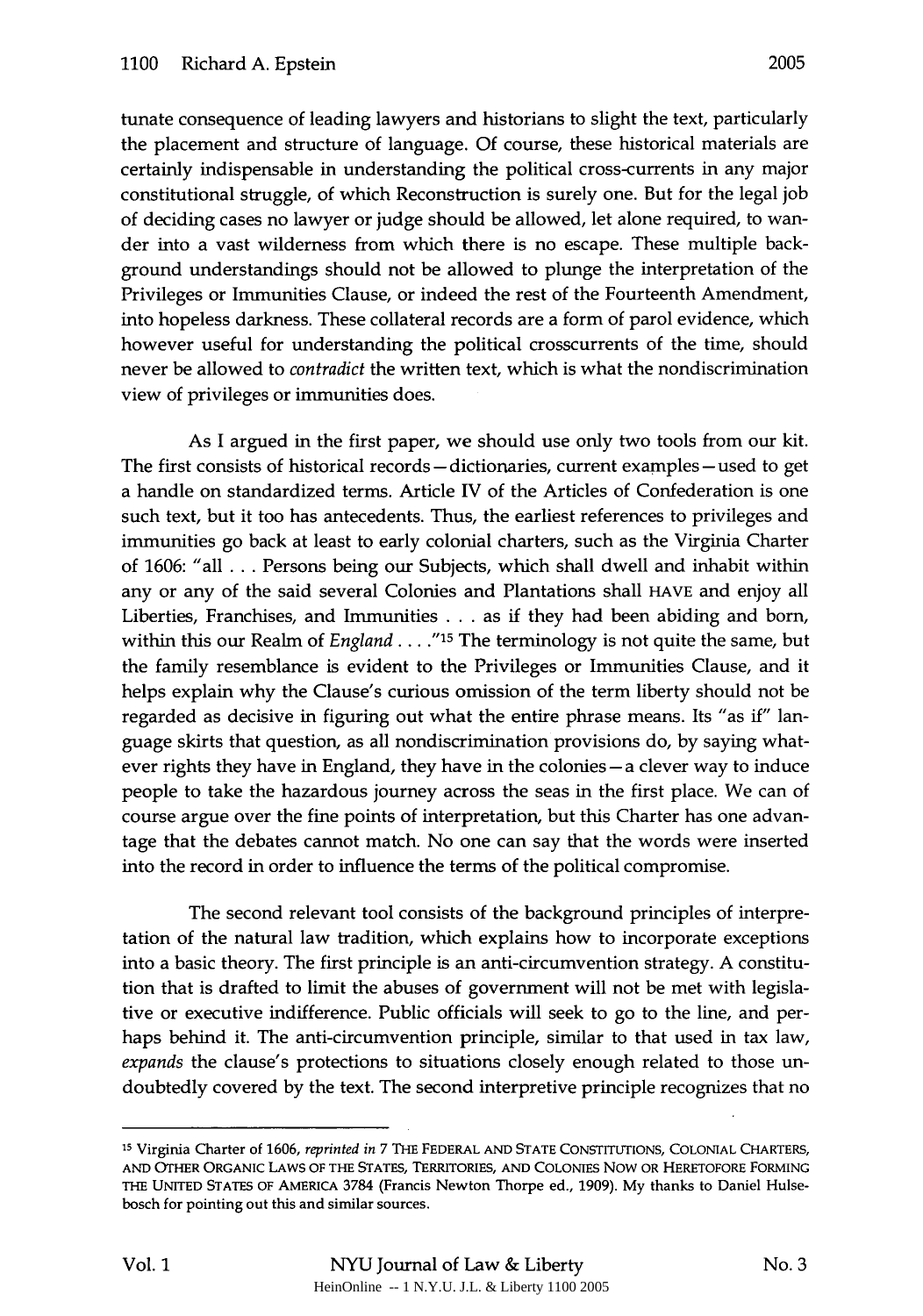constitutional text confers an absolute right of property or liberty: the right to do as one please does not embrace the rights to kill others. We need principles to secure the like liberty of all individuals. Hence the police power *limits* the scope of protection that any constitutional rights confer on ordinary individuals. **16** This last correction is a way in which our legal system deals with two major challenges: negative externalities of personal injury and property damage that tort law guards against in private areas, and second, coordination and public goods problems that arise in common pool situations, including those involving overconsumption, or, as was the case in *Corfield v. Coryell,17* "certain destructive methods" of oyster collection.<sup>18</sup> Both of these interpretive devices are extensively used in all sorts of constitutional areas. A constant concern with appropriate coverage coupled with an appreciation for the police power's role together work as the constitutional glue that links together, through judicial interpretation, the otherwise overwhelming and contradictory protections found in the Constitution. Indeed, the narrower question that was side-stepped in *Corfield* raised just this kind of issue: was the single area for butchers set aside in the *Slaughter-House Cases* meant to discourage competition or protect against noxious waste?

Justice Miller went so far astray because he disdained these more limited instruments of interpretation and relied instead on his own intuitive sense of the ,appropriate balance between federal and state power. Rather than reanalyze the historical evidence, let me concentrate on the relationship of the Privileges or Immunities Clause to the rest of Section 1 of the Fourteenth Amendment and to the Thirteenth and Fifteenth Amendments as well.

Start with the Thirteenth Amendment, which had been ratified on December 6, 1865 and reads:

Section 1. Neither slavery nor involuntary servitude, except as a punishment for crime whereof the party shall have been duly convicted, shall exist within the United States, or any place subject to their jurisdiction.

Section 2. Congress shall have power to enforce this article by appropriate legislation.19

**<sup>16</sup>**For a more elaborate defense of both principles, see Richard **A.** Epstein, *A Common Lawyer Looks at Constitutional Interpretation,* **72 B.U.** L. REv. **699 (1992);** Richard **A.** Epstein, *The "Necessary" History of Property and Liberty,* **6 CHAP.** L. REV. **1 (2003).**

**<sup>17 6</sup>** F. Cas. **546,551-52 (C.C.E.D.** Pa. **1823)** (No. **3,230).**

*<sup>18</sup> Id.* at **552** ("The former, such as fisheries of all descriptions, remains common to all the citizens of the state to which it belongs, to be used **by** them according to their necessities, or according to the laws which regulate their use. 'Over these... sovereignty gives a right to the nation to make laws regulating the manner in which the common goods are to be used.' 'He may make such regulations respecting hunting and fishing, as to seasons, as he may think proper, prohibiting the use of certain nets and other destructive methods.'") (citations omitted).

**<sup>19</sup> U.S. CONST.** amend. **XIII.**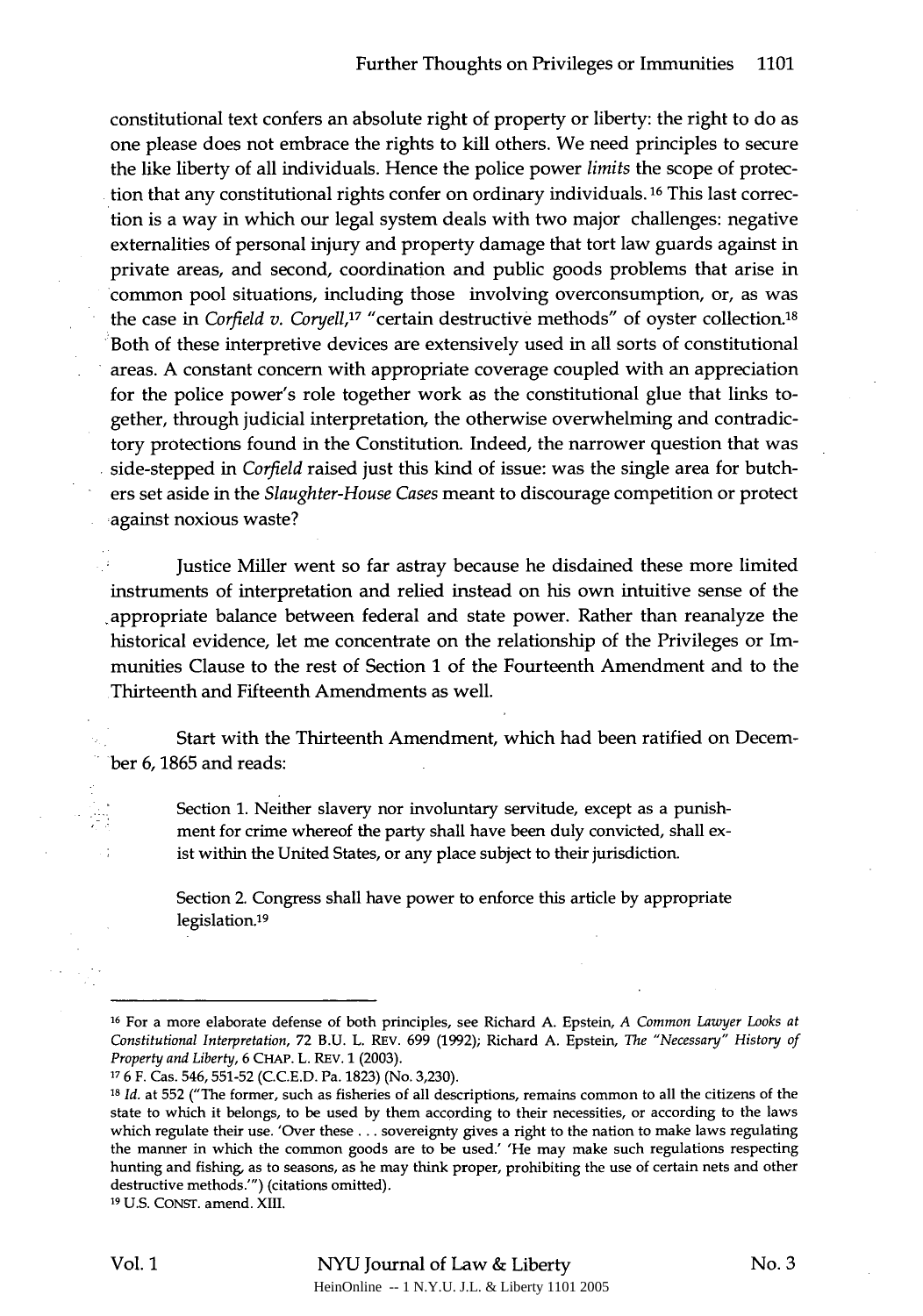It is critical to note what the Thirteenth Amendment does and does not do. On the positive side of the ledger, it abolishes slavery and with it the somewhat less clear practice of involuntary servitude, except when used for punishment. Historically, there were many who thought that the Thirteenth Amendment was a charter for the full and equal participation of black Americans in national life. Unfortunately, the Clause does not remotely bear that meaning, no matter how passionate the rhetoric. Note that its abolition of slavery does not even explicitly make the former slaves citizens of the United States, confer on them any particular bundle of individual rights, or grant them legal parity with white persons. It had one function, pure and simple: to abolish the morally corrupt institution over which the Civil War had been fought.

The textual limitations of the Thirteenth Amendment became clear in the aftermath of its passage when many southern states adopted "Black Codes" in response to the Thirteenth Amendment. This in turn led to passage of the Civil Rights Act of 1866, over President Johnson's veto, which, *inter alia,* guaranteed to "all persons born in the United States and not subject to any foreign power, excluding Indians not taxed" the right "to make and enforce contracts, to sue, be parties, and give evidence, to inherit, purchase, lease, sell, hold, and convey real and personal property, and to full and equal benefit of all laws and proceedings for the security of person and property, as is enjoyed by white citizens...."<sup>20</sup>

Yet the deep doubts about whether this massive charter could fit within the confines of the Thirteenth Amendment led on July 8, 1868, over two and one-half years after the Thirteenth Amendment's adoption, to the adoption of the Fourteenth Amendment, each of whose clauses has a different but related function. The first sentence deals with federal and state citizenship, and thus answers a question that the Thirteenth Amendment did not address: the freed slaves are indeed citizens of the United States and the states wherein they reside. Why bother with this if the Thirteenth Amendment had enormous curative powers?

Reading the remainder of the Fourteenth Amendment further complicated because the various debates that surrounded the drafting and ratification of the Amendment did not take a uniform view of its purpose and intentions. Most evident is the disjunction between the text of the 1866 Act and the Privileges or Immunities Clause. The former reads like a nondiscrimination provision while the latter, which was designed in part to validate the former, does not. The difference matters. If one reads the Privileges or Immunities Clause to deal *only* with discrimination among different classes of persons, the right of all individuals to contract receives no explicit constitutional protection. If the white citizens lose the right to contract, then all other persons suffer the same fate. But if the Privileges or Immunities Clause gives absolute protection to certain rights, then some explicit justification

**<sup>20</sup>**Civil Rights Act of 1866, ch. 31, 14 Stat. 27, 27-30 (codified as amended at 42 U.S.C. §§ 1981, 1982 (2005)).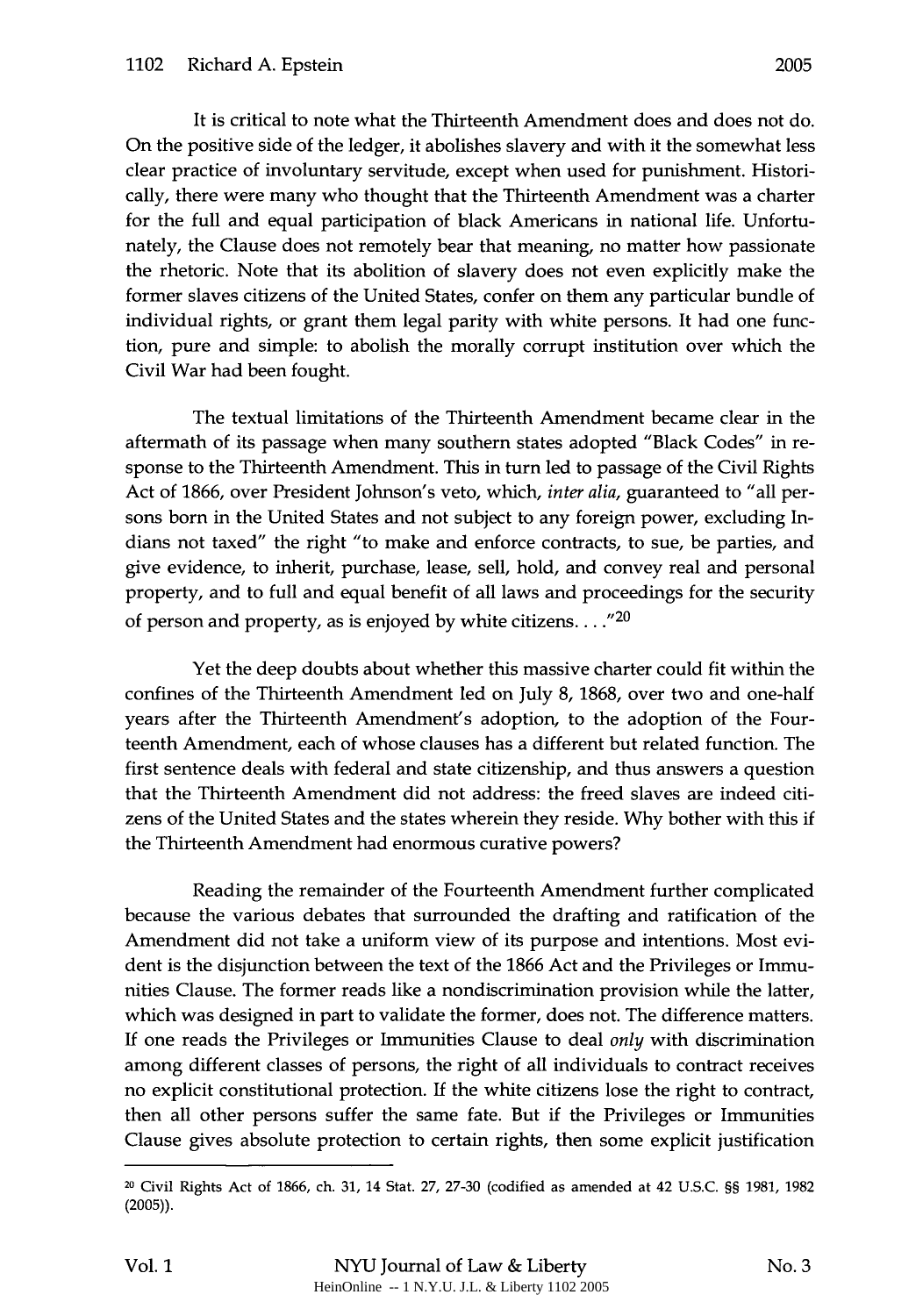must be supplied for abridging the rights of white and non-white citizens alike. It is not enough to say that the right may be deprived from others because it has been denied to white citizens.

As noted earlier, it seems clear that most of the speeches during the ratification debates viewed the Privileges or Immunities Clause as a nondiscrimination provision, needed to provide authorization for the 1866 Act, while a substantial minority took the view that it gave absolute protection to some fundamental rights. 21 The text, however, contradicts and therefore trumps the majority position because its language flatly forbids any abridgment of citizens' rights. We are then left with the task of determining what those rights are.

In seeking to assign content to the phrase "privileges or immunities," I argued in the earlier paper that *Corfield* showed that the clause had little to do with the relationship of the individual to the state, because its enumerated rights dealt with such matters as the right to contract and own property. But, as William Nelson pointed out in discussion, that truncated reading of the Privileges or Immunities Clause was something of an intellectual howler, because I did not scroll down far enough in *Corfield's* description of privileges that qualify as fundamental, which continues: "to which may be added, the elective franchise, as regulated and established by the laws or constitution of the state in which it is to be exercised."<sup>22</sup>

The elective franchise does not fit easily with the other enumerated rights, which are private in nature. In particular, it does not make real sense for citizens of one state who journey to another to have the right to vote there unless they take of residence there. This situation is not quite covered by the Privileges or Immunities Clause, as it relates to discrimination among citizens of different states, not to treatment of new citizens within a state. Indeed, the main purpose of the provision is to say that once these individuals throw off their old state citizenship, they are entitled to become citizens of their new states on equal terms, as regards the franchise, with all others. But this reference in *Corfield* is hardly grist for decisions like *Baker v.*  $Carr<sup>23</sup>$  which use an inflated version of the Equal Protection Clause not to bring outsiders under the state umbrella, but to change radically the nature of that umbrella by redistributing voting power among citizens of each individual state.

This uneasy response to *Baker* is confirmed, moreover, when the structure of the Fourteenth Amendment is juxtaposed to the Fifteenth Amendment, enacted February 3, 1870, whose first section reads: "The right of citizens of the United States to vote shall not be denied or abridged by the United States or by any State

**<sup>21</sup>**NELSON, *supra* note 3, at 110-47.

**<sup>22</sup>***Corfield,* 6 F. Cas. at 552.

**<sup>23</sup>**369 U.S. 186 (1962). There is, of course, nothing to commend the scandalous behavior of the Tennessee legislature before the decision came down.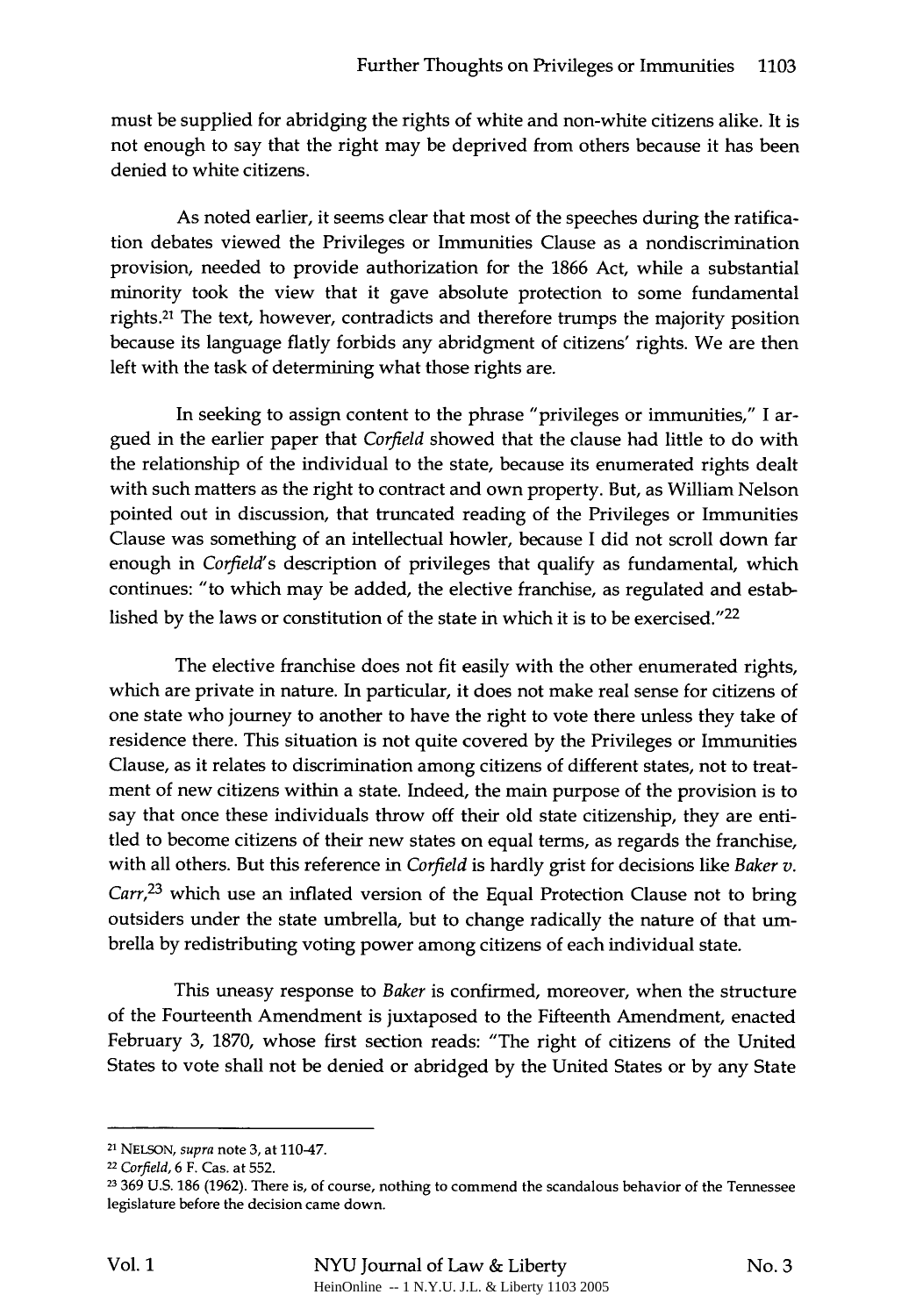on account of race, color, or previous condition of servitude."24 This provision is instructive for two reasons. First, it indicates the extent of the protection that is given to voting rights above and beyond that which may be inferred by reading the Privileges or Immunities Clause through the lens of *Corfield.* And second, it shows by direct comparison why it is that *Slaughter-House* has to be wrong on traditional textual grounds. Note that the fatal words "citizens of the United States" were included in this Amendment less than two years after the adoption of the Fourteenth Amendment. But the rendering of those words as in *Slaughter-House* makes no sense in the context of its juxtaposition with the Fifteenth Amendment. Was it really believed that the states were bound by this Amendment solely to the extent that they could not discriminate based upon "race, color, or previous condition of servitude" in *federal* elections, but were free to exclude people from participation in *state* elections based on the same criteria on the ground that the term "citizens" covered people only in their role of federal citizens? Can't be. Stick to the text and the classical interpretive tradition, and decisions like *Slaughter-House* refute themselves.

### II. The **Modem Implications of Slaughter House**

This analysis of *Slaughter-House* reinforces the conclusion of my original paper, and thus does not alter the discussion of how the constitutional case law would have been transformed had the case been correctly decided in the first place. Nonetheless, it is useful to supplement the earlier discussion insofar as it relates to both alienage and sex discrimination.

#### **A. Alienage**

Previously, I noted that the limitation of the Privileges or Immunities Clause to aliens would have upset such notable decisions as *Truax v. Raich,25* which invalidated a statute that required private employers to maintain a workforce that was at least eighty percent American. That decision is clearly wrong insofar as it purports to protect the *alien,* But on reflection, it is an open question whether the decision is correct insofar as it protects the right of *employer* citizens, who are covered **by** the Privileges or Immunities clause, to hire workers without regard to national origin. Here the police power justifications lay open to the state, but it is hard to see how health, safety, or morals are advanced **by** such a law.

This question of the legal protection of aliens also arises in modern cases in which state and local governments are attacked for discriminating in the distribution of state benefits including welfare payments 26 or state employment. *Sugarman v. Dougall,27* for example, involved a challenge to hiring restrictions that New York

<sup>24</sup> **U.S. CONST. amend.** *XV,* **§1.**

**<sup>-</sup> 239 U.S. 33 (1915).**

**<sup>26</sup> Graham v. Richardson,** 403 **U.S. 365 (1971).**

**<sup>27</sup>** 413 **U.S.** 634 **(1973).**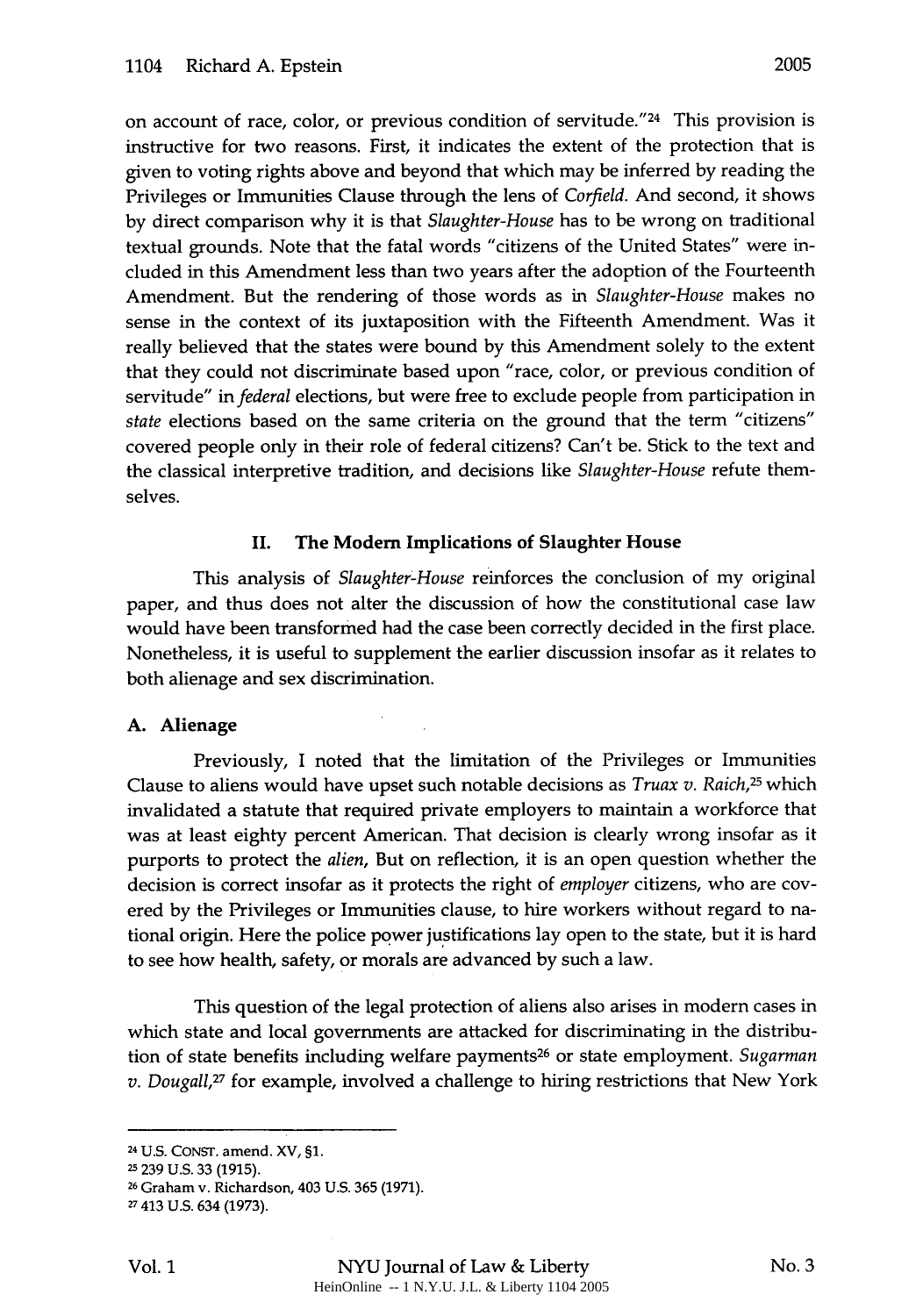City imposed on aliens. The usual argument for heightened constitutional scrutiny with respect to alienage makes repeated reference to the notion that "discrete and insular minorities" should receive special solicitude from the courts<sup>28</sup> as originally posited in footnote four of the *Carolene Products* decision.29 The discussion thus adopted a high level of judicial scrutiny and, with regard to public employees, found a poor fit between the alienage classification and New York City's objectives, chiefly that of exploiting the close "identity between a government and the members, or citizens, of the state," as the civil servant "participates directly in the formulation and execution of government policy." 30 The court makes no explicit effort to reconcile this tough scrutiny under the Equal Protection Clause with the explicit textual distinction between citizens and other persons that organizes the Fourteenth Amendment.

To his credit, Justice Rehnquist in dissent takes this point more seriously. He reads Justice Blackmun's majority decision as considering alienage a "suspect"  $classification - although Blackmun had not specifically adopted this terminology$ and notes that nothing in the Amendment justifies this holding.<sup>31</sup> But even the Rehnquist approach fails to acknowledge, first, just how deeply the citizen/person disjunction in the Fourteenth Amendment cuts against *any* scrutiny of New York City's hiring policies. Rehnquist holds that rational basis analysis should still apply to the alienage distinction in public employment. The Amendment, however, does not merely remain silent on alienage classifications. To the contrary, it consciously endorses and applies such classifications. Second, Rehnquist refuses to take the additional step of holding that the deeper reach of the Privileges or Immunities Clause renders the Equal Protection Clause inapplicable to the sort of rights involved. The Privileges or Immunities Clause confers strong rights on citizens only in their private capacity. The Equal Protection Clause, which offers a more limited (but vital) class of rights to a broader class of people, cannot leapfrog over the Privileges or Immunities Clause to limit how New York distributes its largesse. The regrettable conclusion is that *no* scrutiny is appropriate for such expansive rights under the Equal Protection clause, no matter what classification is involved. Thus, it is not necessary to give credence, as Justice Rehnquist does, to the identification and participation argument brushed aside by the majority. Taken together, these two points demonstrate that under the Equal Protection Clause, it is appropriate to limit jobs to citizens, who tend to have a vested stake in, and greater knowledge of, American culture and institutions. Of course, the Privileges or Immunities Clause

**<sup>28</sup>** *Sugarman,* 413 U.S. at 642; *see also id.* at 655-656 (Rehnquist, **J.,** dissenting) (criticizing the decision).

**<sup>29</sup>**United States v. Carolene Prods. Co., 304 U.S. 144,153 n.4 (1938).

**<sup>30</sup>***Sugarman,* 413 U.S. at 642 ("In *Graham v. Richardson,* we observed that aliens as a class 'are a prima example of a "discrete and insular" minority,' and that classifications based on alienage are 'subject to strict scrutiny.' And as long as a quarter century ago we held that the State's power 'to apply its laws exclusively to its alien inhabitants as a class is confined within narrow limits.' We therefore look to the substantiality of the State's interest in enforcing the statute in question, and to the narrowness of the limits within which the discrimination is confined.") (citations omitted). *31 Id.* at 655.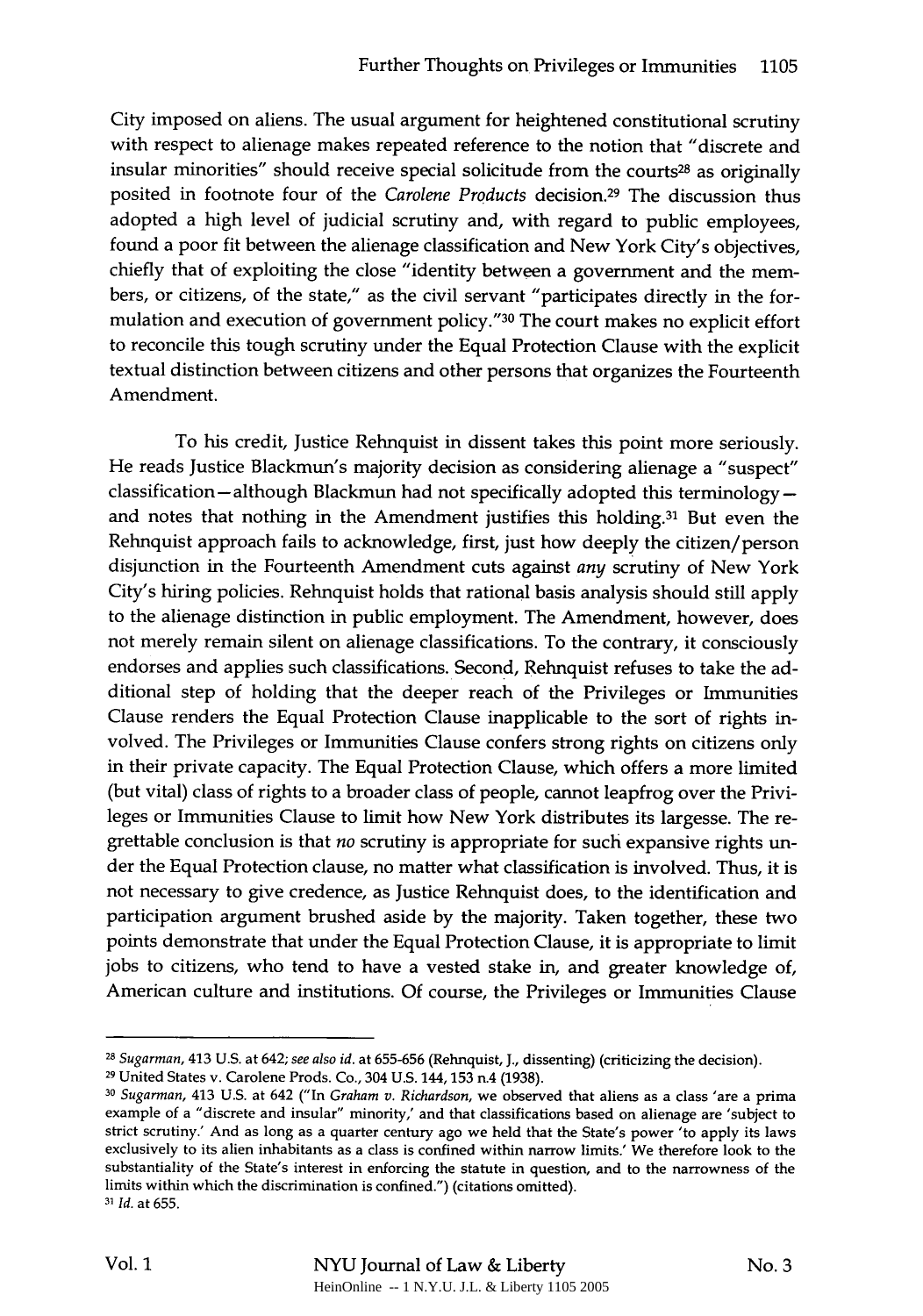would also not support scrutiny, as it has little to do with the distribution of state benefits. The provincialism of the Clause, reflected by its exclusion of aliens, would be inconsistent with the application of universal standards of natural justice.

## B. **Sex Discrimination**

The *Slaughter-House Cases* set the stage for examination of state-imposed sex discrimination, most notably in the now infamous decision of *Bradwell v. Illinois,32* which upheld a prohibition against the practice of law within the state by women. Justice Miller **-** him again **-** started by affirming his narrow reading of privileges and immunities, concluding that "the right to admission to practice in the courts of a State is not one of them."33 Yet clearly that right to so practice should fall under the liberty to engage in a lawful trade or profession covered either by privileges and immunities or, in the wake of *Slaughter-House,* by the notion of liberty forced into the Due Process Clause under the controversial rubric of "substantive due process."

To Justice Bradley, fresh off his dissent in the *Slaughter-House Cases,* Justice Miller's categorical dismissal of Bradwell's claim was unpalatable. But notwithstanding his disagreement with Justice Miller on the big picture, he sided with him on the particular case, taking the position that the police power of the state, as traditionally construed, had always recognized "a wide difference in the respective spheres and destinies of man and woman."34 In so doing he missed the obvious (and fatal) rejoinder that if the difference in sexes was as pronounced as he thought, then voluntary sorting could accomplish nature's grand plan without the assistance of the state. Although sex classifications were continually upheld throughout the *Lochner* period, often under the guise of progressive legislation,<sup>35</sup>*Bradwell* is strongly inconsistent with the more libertarian approach to the subject, which disdains the unholy mix of paternalism and protectionism implicit in that decision. Health and safety have nothing to do with flat-out prohibitions on the practice of law by anyone. So long therefore as Bradwell was a citizen of the United States, the Privileges or Immunities Clause should apply, but the police power should fail to rescue the statute.36

And thus the argument comes full circle. The critics of *Lochner* would do well to ponder the comprehensive rights that it ensures before taking refuge in equal protection arguments that, if my two-tier view is correct, are not defensible within our constitutional framework. *Lochner* is, of course, a bittersweet alternative because of the one unassailable feature of the Fourteenth Amendment that every-

**<sup>32</sup>** 83 U.S. 130 (1872).

**<sup>33</sup>** *Id.* at 139.

*<sup>34</sup> Id.* at 141 (Bradley, **J.,** concurring).

*<sup>35</sup> See, e.g.,* Muller v. Oregon, 208 U.S. 412 (1908) (Oregon's maximum hour statute for women).

**<sup>36</sup>** Note, however, that Bradley's reading "tracked what had been said in the Fourteenth Amendment debates." NELSON, *supra* note 3, at 166.